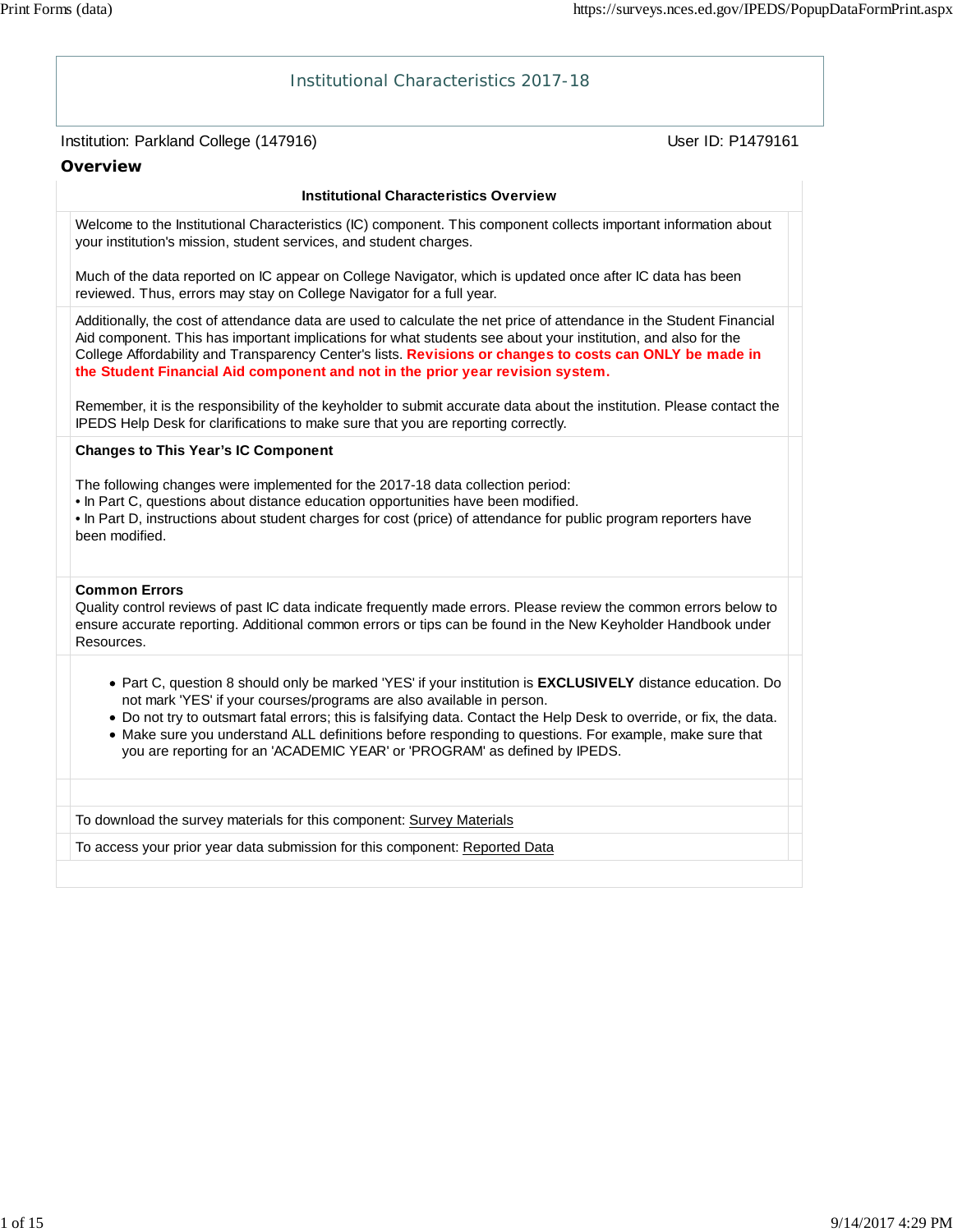Institution: Parkland College (147916) Contract College (147916)

## **Part A - Mission Statement**

**1.** Provide the institution's mission statement *or* a web address (URL) where the mission statement can be found. Typed statements are limited to 2,000 characters or less. The mission statement will be available to the public on College Navigator.

Mission Statement URL: http://www.parkland.edu/about/mission.aspx

**Please begin URL with "http://" or "https://"**

Mission Statement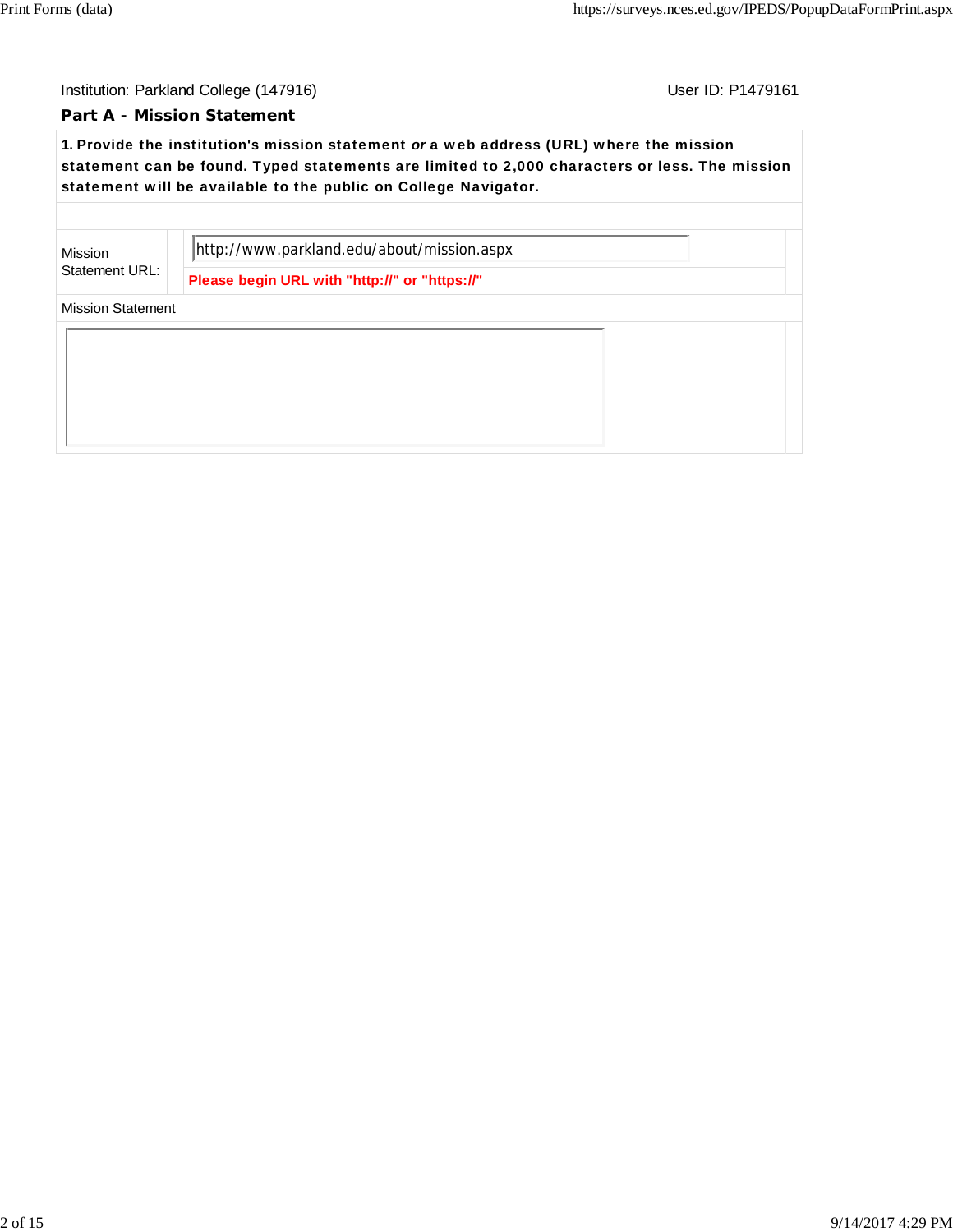#### Institution: Parkland College (147916) Contract College (147916)

**Part B - Services and Programs for Servicemembers and Veterans**

## **1.** Which of the following are available to veterans, military servicemembers, or their families?

|                                                                                                  | Yellow Ribbon Program (officially known as Post-9/11 GI Bill, Yellow Ribbon Program)                      |  |
|--------------------------------------------------------------------------------------------------|-----------------------------------------------------------------------------------------------------------|--|
| ☑                                                                                                | Credit for military training                                                                              |  |
| ☑                                                                                                | Dedicated point of contact for support services for veterans, military servicemembers, and their families |  |
| ☑                                                                                                | Recognized student veteran organization                                                                   |  |
| ☑                                                                                                | Member of Department of Defense Voluntary Educational Partnership Memorandum of Understanding             |  |
|                                                                                                  | None of the above                                                                                         |  |
| Nou may use the space below to provide context for the data veulye reported above. These context |                                                                                                           |  |

 **You may use the space below to** provide context **for the data you've reported above. These context notes will be posted on the College Navigator website, and should be written to be understood by students and parents.**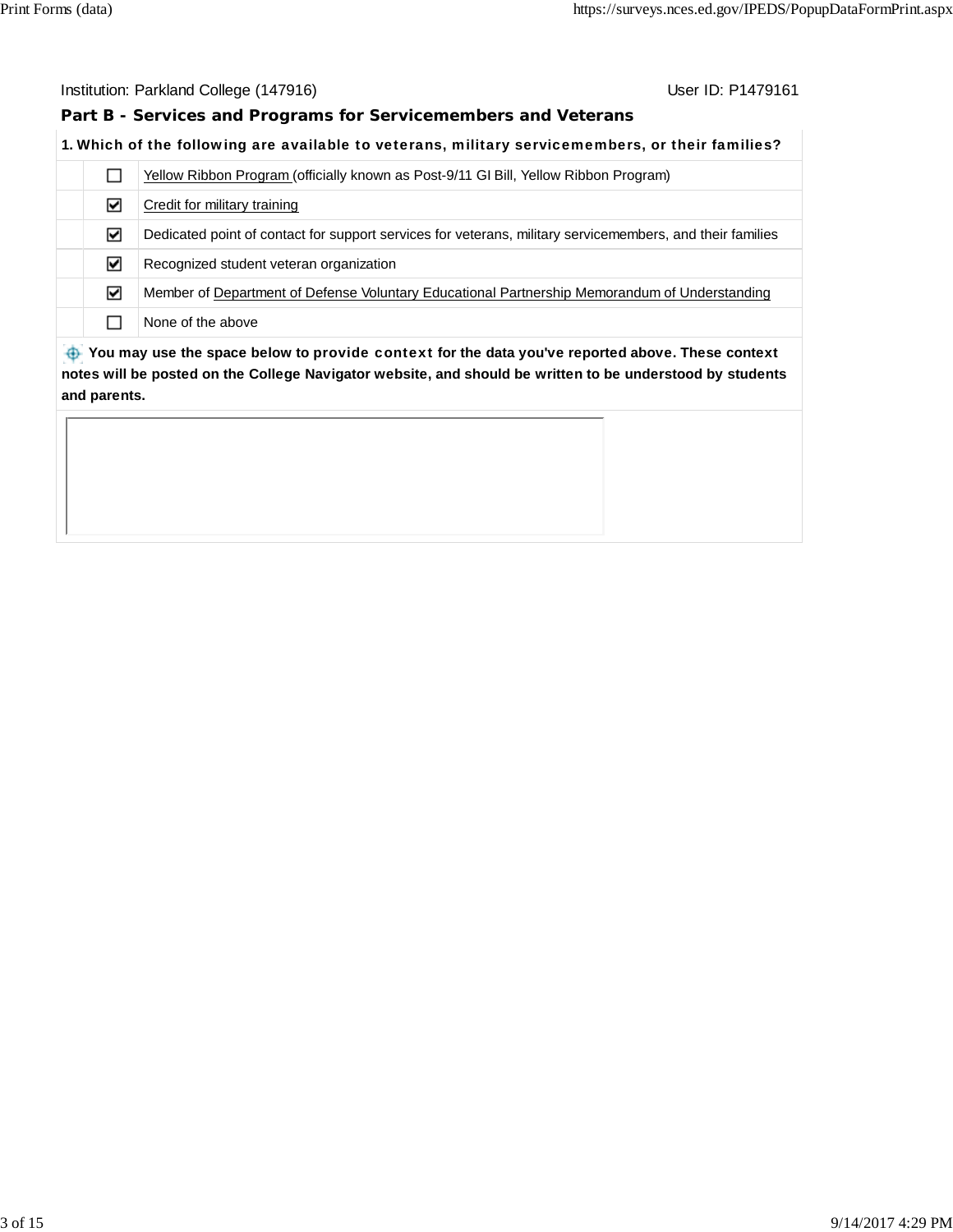|        |        |                             | Institution: Parkland College (147916)                             |   |                                                                                                  |   | User ID: P1479161                                                                                   |
|--------|--------|-----------------------------|--------------------------------------------------------------------|---|--------------------------------------------------------------------------------------------------|---|-----------------------------------------------------------------------------------------------------|
|        |        |                             |                                                                    |   | Part C - Student Services - Special Learning Opportunities                                       |   |                                                                                                     |
|        |        |                             |                                                                    |   | 1. Does your institution accept any of the following? [Check all that apply]                     |   |                                                                                                     |
|        | ☑      |                             | Dual credit (college credit earned while in high school)           |   |                                                                                                  |   |                                                                                                     |
|        | ☑      | Credit for life experiences |                                                                    |   |                                                                                                  |   |                                                                                                     |
|        | ☑      |                             | Advanced placement (AP) credits                                    |   |                                                                                                  |   |                                                                                                     |
|        | П      |                             | None of the above                                                  |   |                                                                                                  |   |                                                                                                     |
|        |        |                             |                                                                    |   |                                                                                                  |   |                                                                                                     |
| apply] |        |                             |                                                                    |   |                                                                                                  |   | 2. What types of special learning opportunities are offered by your institution? [Check all that    |
|        | ☑      | <b>ROTC</b>                 |                                                                    |   |                                                                                                  |   |                                                                                                     |
|        |        | $\blacktriangledown$        | Army                                                               | ☑ | Navy                                                                                             | ☑ | Air Force                                                                                           |
|        | ☑      | Study abroad                |                                                                    |   |                                                                                                  |   |                                                                                                     |
|        | П      |                             | Weekend/evening college                                            |   |                                                                                                  |   |                                                                                                     |
|        |        |                             |                                                                    |   | Teacher certification (for the elementary, middle school/junior high, or secondary level)        |   |                                                                                                     |
|        | □      |                             | Do not include certifications to teach at the postsecondary level. |   |                                                                                                  |   |                                                                                                     |
|        |        | □                           |                                                                    |   | Students can complete their preparation in certain areas of specialization                       |   |                                                                                                     |
|        |        | □                           |                                                                    |   |                                                                                                  |   | Students must complete their preparation at another institution for certain areas of specialization |
|        |        | □                           |                                                                    |   | This institution is approved by the state for the initial certification or licensure of teachers |   |                                                                                                     |
|        | $\Box$ |                             | None of the above                                                  |   |                                                                                                  |   |                                                                                                     |
|        |        |                             |                                                                    |   |                                                                                                  |   |                                                                                                     |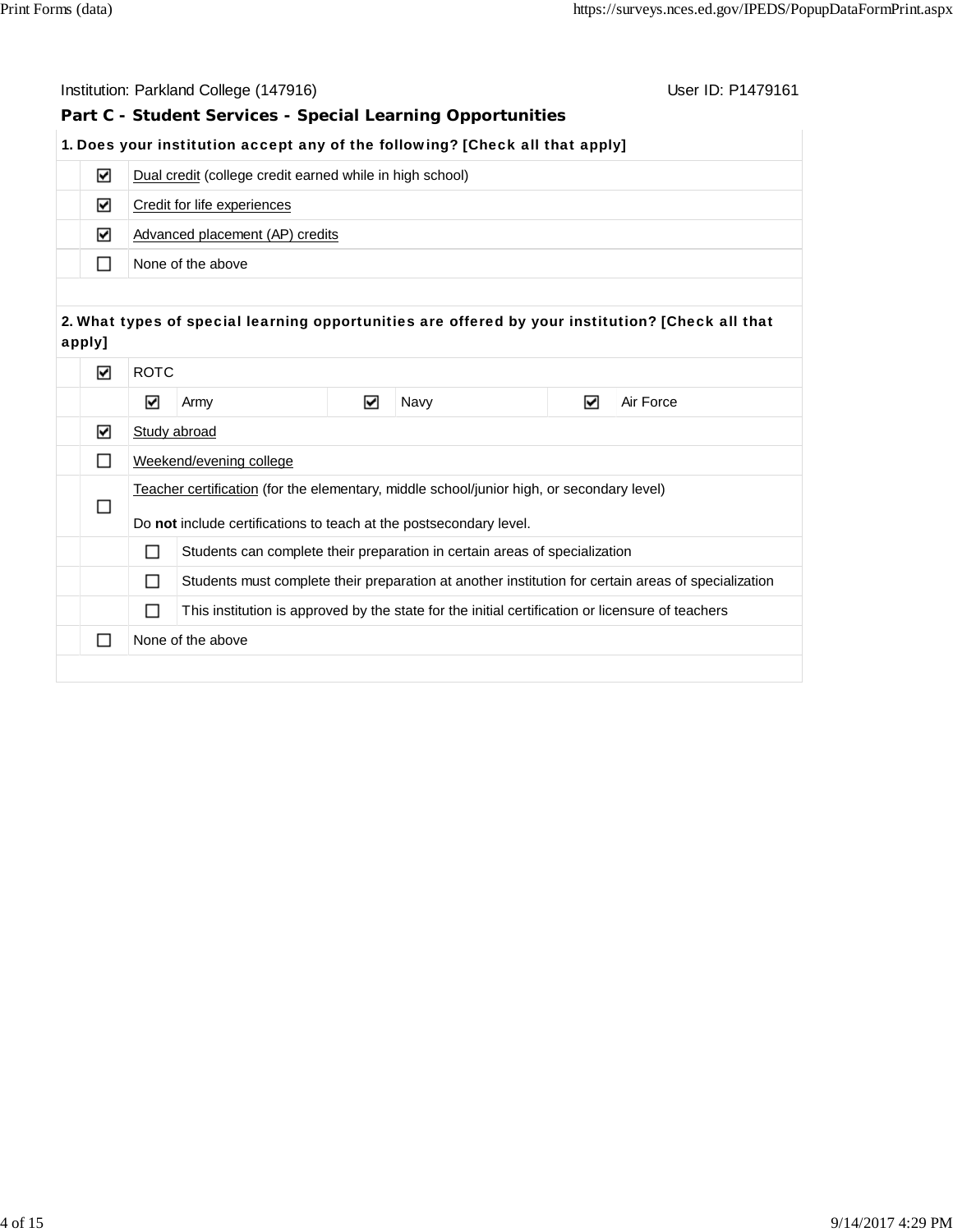Institution: Parkland College (147916) November 2012 12: P1479161

# **Part C - Student Services: Other Student Services**

**4.** Which of the following selected student services are offered by your institution? [Check all that apply]

| ∨ | Remedial services                           |
|---|---------------------------------------------|
| ☑ | Academic/career counseling services         |
| V | Employment services for current students    |
| ∨ | Placement services for program completers   |
| ☑ | On-campus day care for children of students |
|   | None of the above                           |

## **5.** Which of the following academic library resource or service does your institution provide? [Check all that apply]

| M | <b>Physical facilities</b>                                              |
|---|-------------------------------------------------------------------------|
| ↜ | An organized collection of printed materials                            |
| ↜ | Access to digital/electronic resources                                  |
| ⊻ | A staff trained to provide and interpret library materials              |
| V | Established library hours                                               |
| M | 2 Access to library collections that are shared with other institutions |
|   | None of the above                                                       |

# **6.** Indicate whether or not any of the following alternative tuition plans are offered by your institution.

|   | No           |                              |  |  |
|---|--------------|------------------------------|--|--|
| O | Yes          |                              |  |  |
|   |              | Tuition guarantee            |  |  |
|   | ΙI           | Prepaid tuition plan         |  |  |
|   | ☑            | Tuition payment plan         |  |  |
|   | $\mathsf{L}$ | Other (specify in box below) |  |  |

 **You may use the space below to** provide context **for the** alternative tuition plans **you've reported above. These context notes will be posted on the College Navigator website, and should be written to be understood by students and parents.**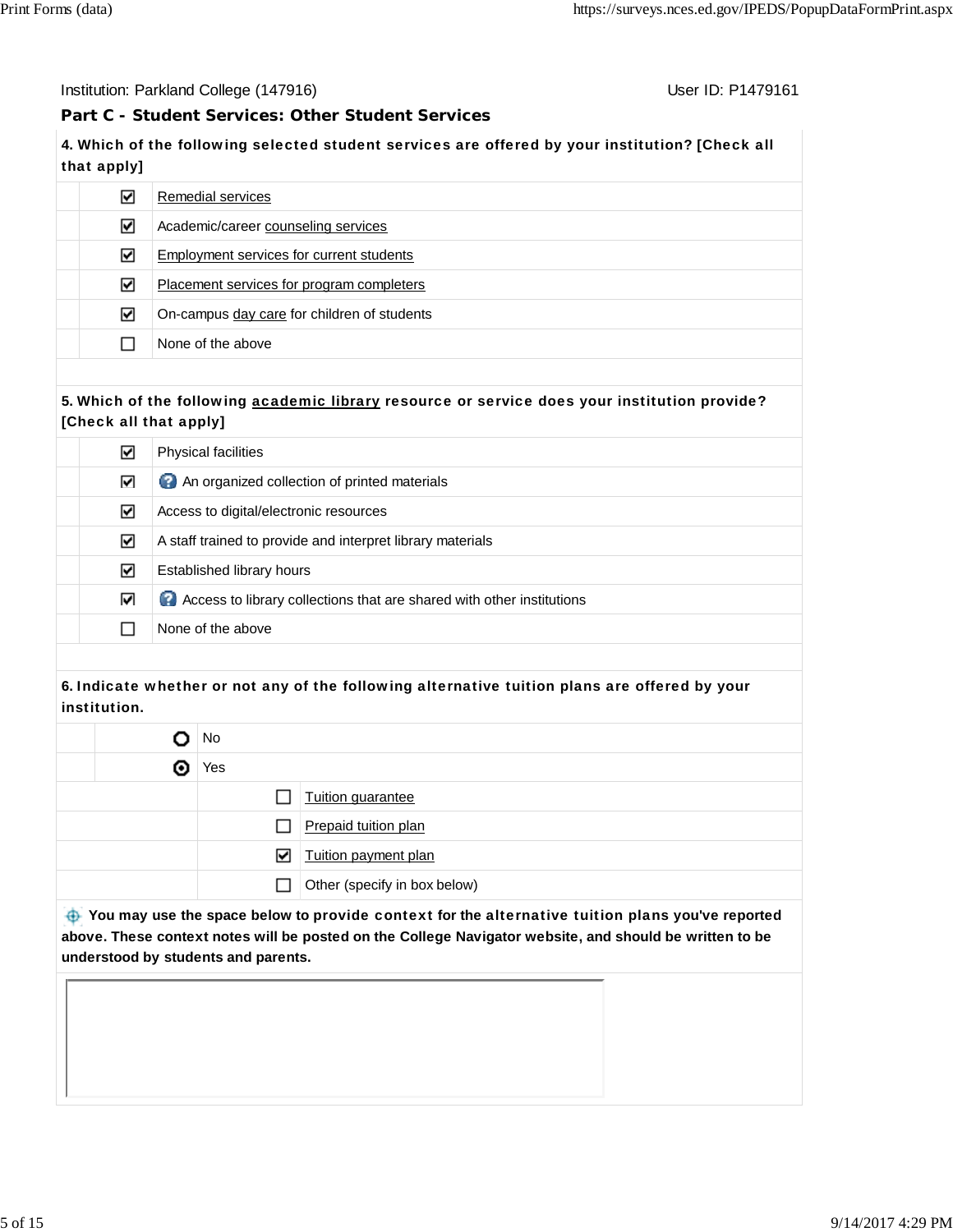| Institution: Parkland College (147916)                                                         | User ID: P1479161 |
|------------------------------------------------------------------------------------------------|-------------------|
| Part C - Student Services - Distance Education                                                 |                   |
| 7. Please indicate at what level(s) your institution does or does not offer distance education |                   |
| courses and/or distance education programs. Check all that apply.                              |                   |

|                     | Distance education<br>courses | Distance education<br>programs                                                         | Does not offer Distance<br>Education |
|---------------------|-------------------------------|----------------------------------------------------------------------------------------|--------------------------------------|
| Undergraduate level | M                             |                                                                                        |                                      |
|                     |                               |                                                                                        |                                      |
| programs?           |                               | 8. Are all the programs at your institution offered exclusively via distance education |                                      |
| ⊙                   | No.                           |                                                                                        |                                      |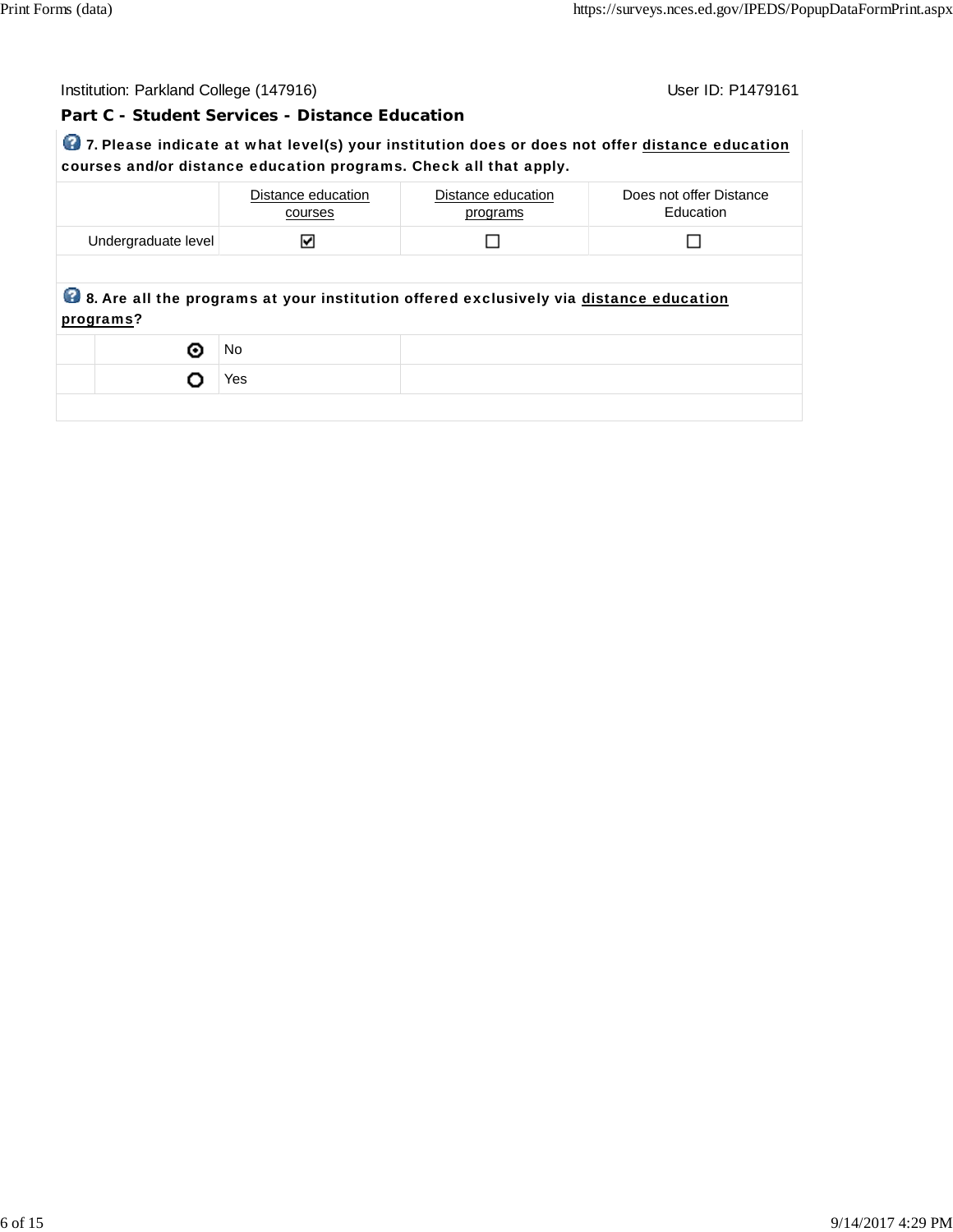Institution: Parkland College (147916) Contract College (147916)

**Part C - Student Services: Disability Service**

**9. Please indicate the percentage of all undergraduate students enrolled during fall 2016 who were formally registered as students with disabilities with the institution's office of disability services (or the equivalent office).**

| 3 percent or less    |   |
|----------------------|---|
| More than 3 percent: | % |

 **You may use the space below to** provide context **for the data you've reported above. These context notes will be posted on the College Navigator website, and should be written to be understood by students and parents.**

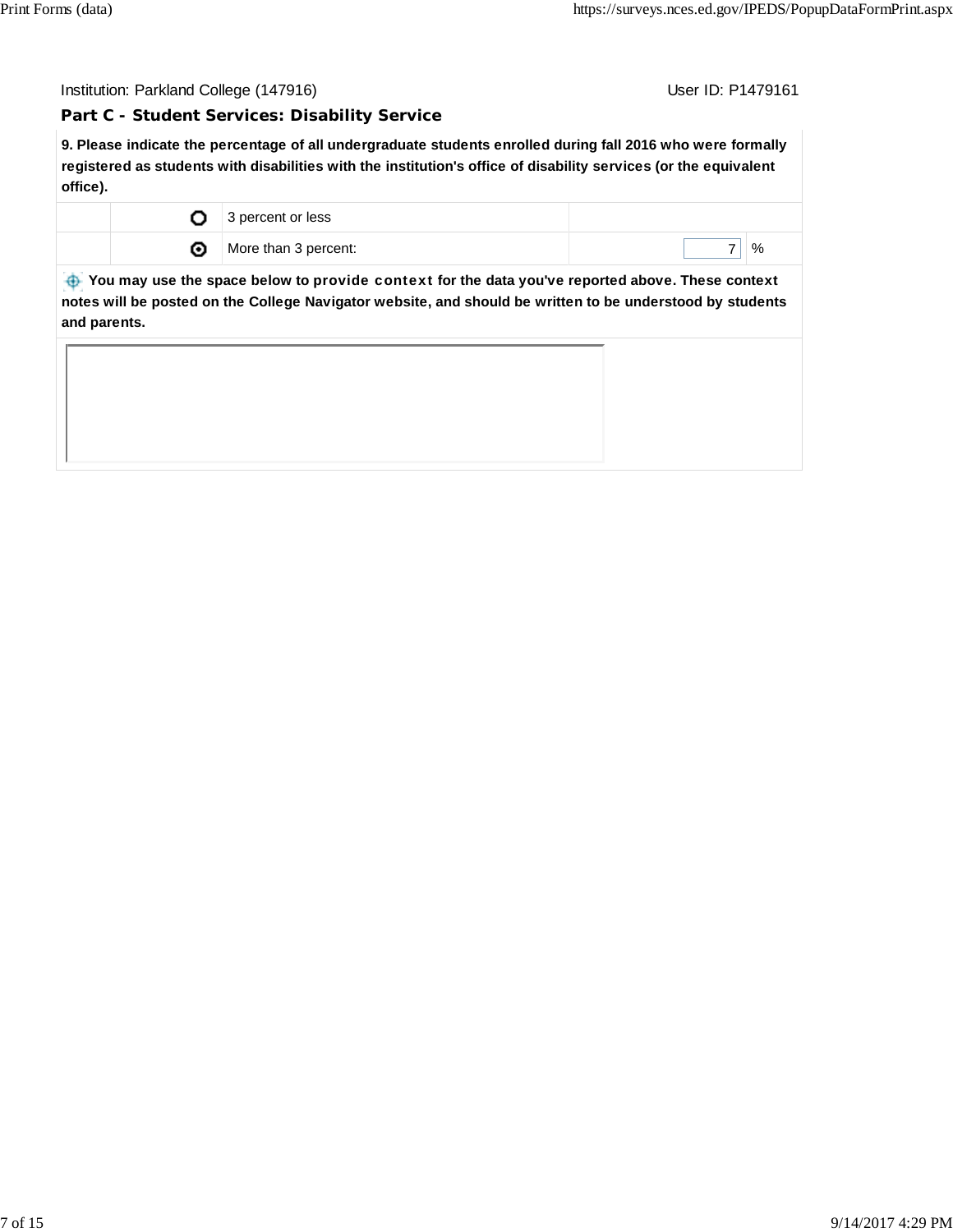#### Institution: Parkland College (147916) November 2012 12: P1479161

## **Part D - Student Charges Questions**

# **1.** Are all full-time, first-time degree/certificate-seeking students required to live on campus or in institutionally-controlled housing?

*If you answer Yes to this question, you will not be asked to report off-campus room and board in the price of attendance (D11).*

*This is only a screening question, and your response does not show up on College Navigator.*

*If you make any exceptions to this rule, and have even one full-time, first-time student living off-campus, please answer No so that this does not cause conflicts with the Student Financial Aid survey. Making changes to the SFA component is very difficult and may lead to inaccurate reporting for your institution.*

⊙ No

O

Yes, and we do not make **ANY** (even one) exceptions to this rule

## **2.** Does your institution charge different tuition for in-district, in-state, or out-of-state students?

| If you answer Yes to this question, you will be expected to report tuition amounts for in-district, in-state, and |  |
|-------------------------------------------------------------------------------------------------------------------|--|
| out-of-state students.                                                                                            |  |

*Please only select Yes if you really charge different tuition rates, or you will be reporting the same numbers 3 times.*

| J٥           |
|--------------|
| ✓<br>ς<br>ς. |

#### **3.** Does your institution offer institutionally-controlled housing (either on or off campus)?

*If you answer Yes to this question, you will be expected to specify a housing capacity, and to report a room charge or a combined room and board charge (D10).*

◉ No

o

Yes

Specify housing capacity for academic year 2017-18

#### **4.** Do you offer board or meal plans to your students?

*If you answer Yes to this question, you will be expected to report a board charge or combined room and board charge (D10).*

|  | Νo                                                                                         |
|--|--------------------------------------------------------------------------------------------|
|  | Yes - Enter the number of meals per week in the maximum meal plan available                |
|  |                                                                                            |
|  | Yes - Number of meals per week can vary (e.g., students' charge meals against a meal card) |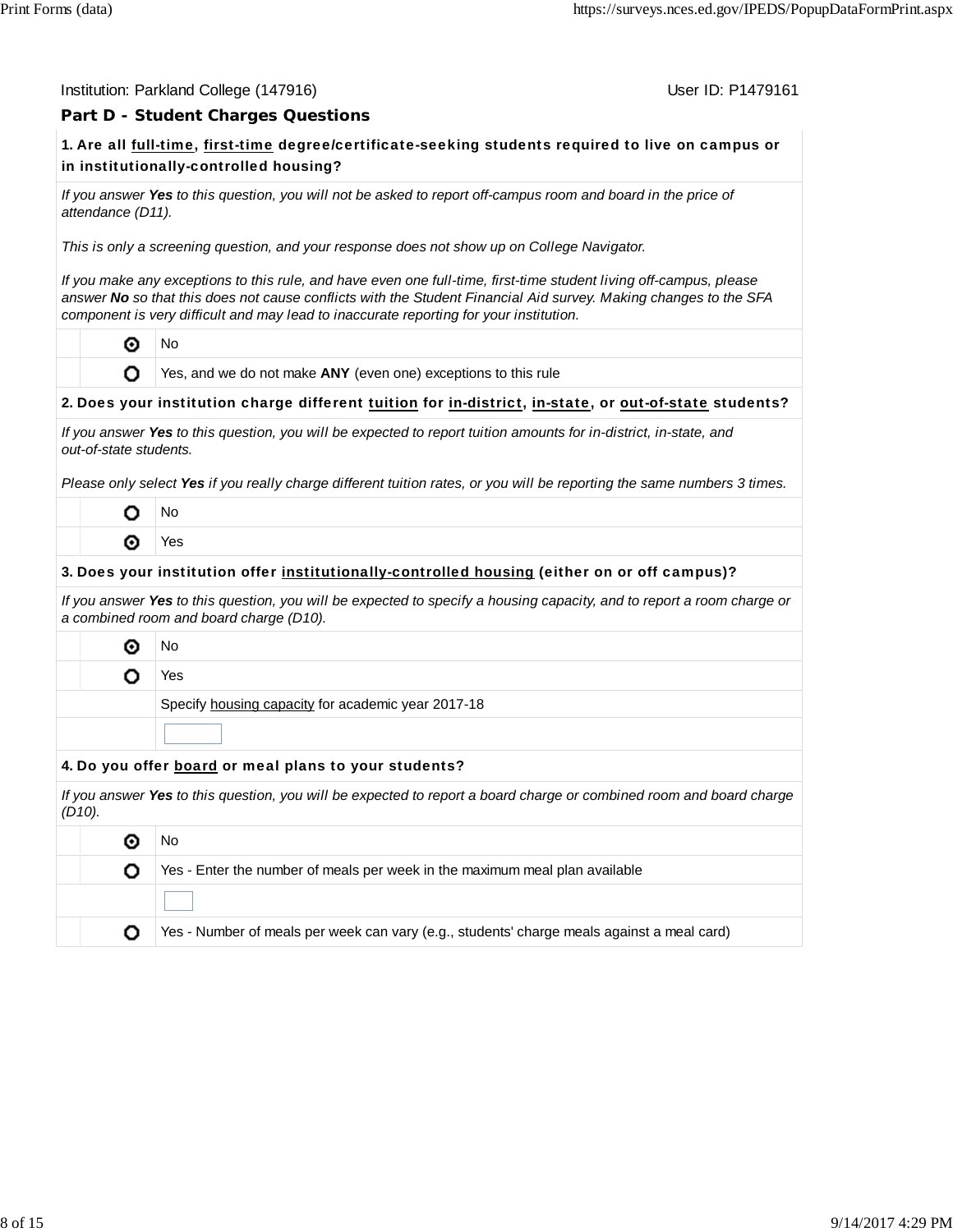| User ID: P1479161<br>Institution: Parkland College (147916)                                                                        |                                                                                   |            |          |                   |              |                   |  |  |  |
|------------------------------------------------------------------------------------------------------------------------------------|-----------------------------------------------------------------------------------|------------|----------|-------------------|--------------|-------------------|--|--|--|
| Part D - Undergraduate Student Charges                                                                                             |                                                                                   |            |          |                   |              |                   |  |  |  |
| If the institution charges an application fee, indicate the amount.                                                                |                                                                                   |            |          |                   |              |                   |  |  |  |
|                                                                                                                                    | <b>2</b> Amount<br><b>Prior year</b>                                              |            |          |                   |              |                   |  |  |  |
| Undergraduate application fee                                                                                                      |                                                                                   |            |          | $\mathbf 0$<br>0  |              |                   |  |  |  |
|                                                                                                                                    |                                                                                   |            |          |                   |              |                   |  |  |  |
|                                                                                                                                    | 5. Charges to full-time undergraduate students for the full academic year 2017-18 |            |          |                   |              |                   |  |  |  |
| Please be sure to report an average tuition that includes all students at all levels (freshman, sophomore, etc.).                  |                                                                                   |            |          |                   |              |                   |  |  |  |
|                                                                                                                                    |                                                                                   |            |          |                   |              |                   |  |  |  |
|                                                                                                                                    | <b>In-district</b>                                                                | Prior year | In-state | Prior year        | Out-of-state | <b>Prior year</b> |  |  |  |
| All full-time undergraduate students                                                                                               |                                                                                   |            |          |                   |              |                   |  |  |  |
| Average tuition                                                                                                                    | 4,305                                                                             | 4,095      | 10,485   | 10,485            | 15,255       | 15,255            |  |  |  |
| <b>Required fees</b>                                                                                                               | 615                                                                               | 615        | 615      | 615               | 615          | 615               |  |  |  |
| 6. Per credit hour charge for part-time undergraduate students                                                                     |                                                                                   |            |          |                   |              |                   |  |  |  |
| Please be sure to report an average per credit tuition that includes all students at all levels (freshman, sophomore,<br>$etc.$ ). |                                                                                   |            |          |                   |              |                   |  |  |  |
|                                                                                                                                    |                                                                                   |            |          |                   |              |                   |  |  |  |
|                                                                                                                                    | In-district                                                                       | Prior year | In-state | <b>Prior year</b> | Out-of-state | <b>Prior year</b> |  |  |  |
| Per credit hour charge                                                                                                             | 144                                                                               | 137        | 350      | 350               | 509          | 509               |  |  |  |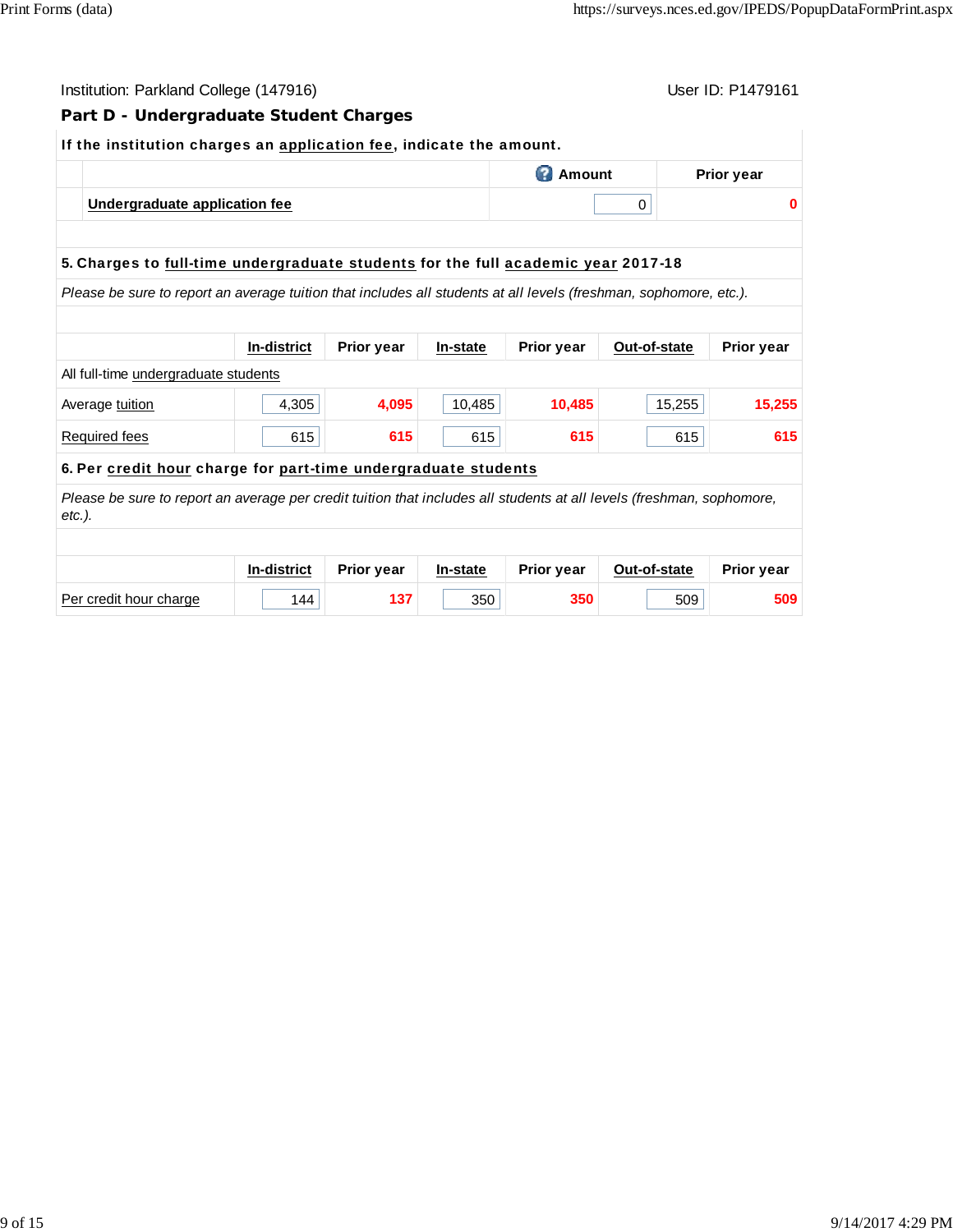# Institution: Parkland College (147916) November 2012 12: P1479161 **Part D - Student Charges - Price of Attendance 11. Cost of attendance for full-time, first-time undergraduate students:** *Please enter the amounts requested below. These data will be made available to the public on College Navigator. If your institution participates in any Title IV programs (Pell, Stafford, etc.), you must complete all information. Estimates of expenses for books and supplies, room and board, and other expenses are those from the Cost of Attendance report used by the financial aid office in determining financial need. Please talk to your financial aid office to get these numbers, to ensure that you are reporting correctly.* If the **2017-18 tuition and/or fees as reported on this page** for *full-time, first-time students* are covered by a tuition guarantee program, check the applicable box(es) under 'Tuition Guarantee'. Additionally, please indicate the maximum % increase that is guaranteed. *These numbers are expected to be fairly small. Please contact the Help Desk if you are confused about these values and how to report them.* **Charges for full academic year 2014-15 2015-16 2016-17 2017-18 Tuition Guarantee** *(check only if applicable* **Guaranteed Published tuition and required fees:** *to entering students in* **increase %** *2017-18)* In-district  $\Box$ Tuition **3,480 3,750 4,095** 4,305 Required fees **465 465 615** 615  $\Box$ Tuition + fees total **3,945 4,215 4,710** 4,920 In-state Tuition **9,090 9,630 10,485** 10,485  $\Box$ Required fees **465 465 615** 615  $\Box$ Tuition + fees total **9,555 10,095 11,100** 11,100 Out-of-state Tuition **13,890 14,520 15,255** 15,255  $\Box$ Required fees **465 465 615** 615  $\Box$ Tuition + fees total **14,355 14,985 15,870** 15,870 Books and supplies **1,200 1,200 1,200** 1,200 **Off-campus (not with family):** Room and board **5,500 5,500 5,500** 5,500 Other expenses **3,300 3,300 3,300** 3,300 Room and board and other expenses **8,800 8,800 8,800** 8,800 **Off-campus (with family):** Other expenses **3,300 3,300 3,300** 3,300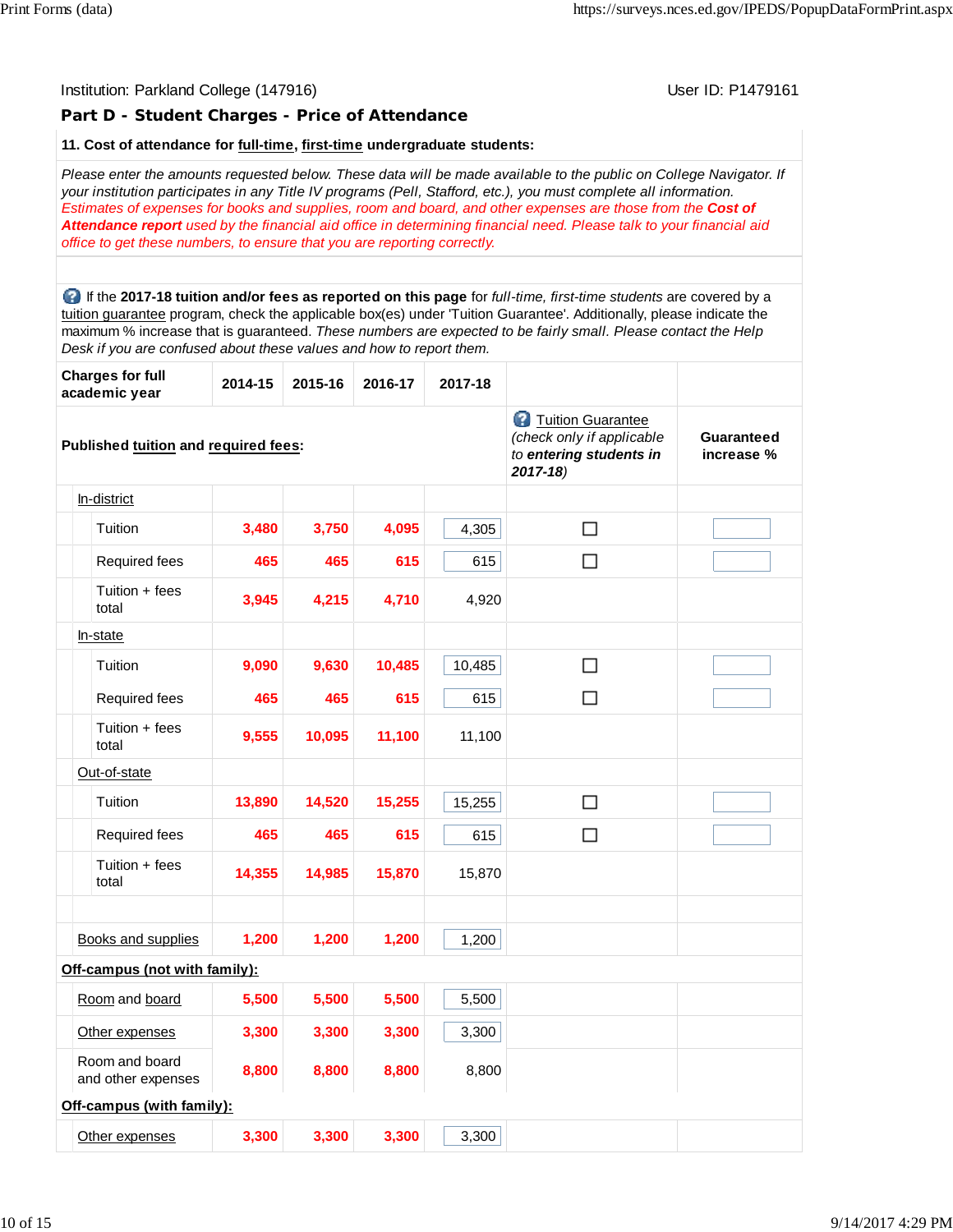**You may use the space below to** provide context **for the data you've reported above. These context notes will be posted on the College Navigator website, and should be written to be understood by students and parents.**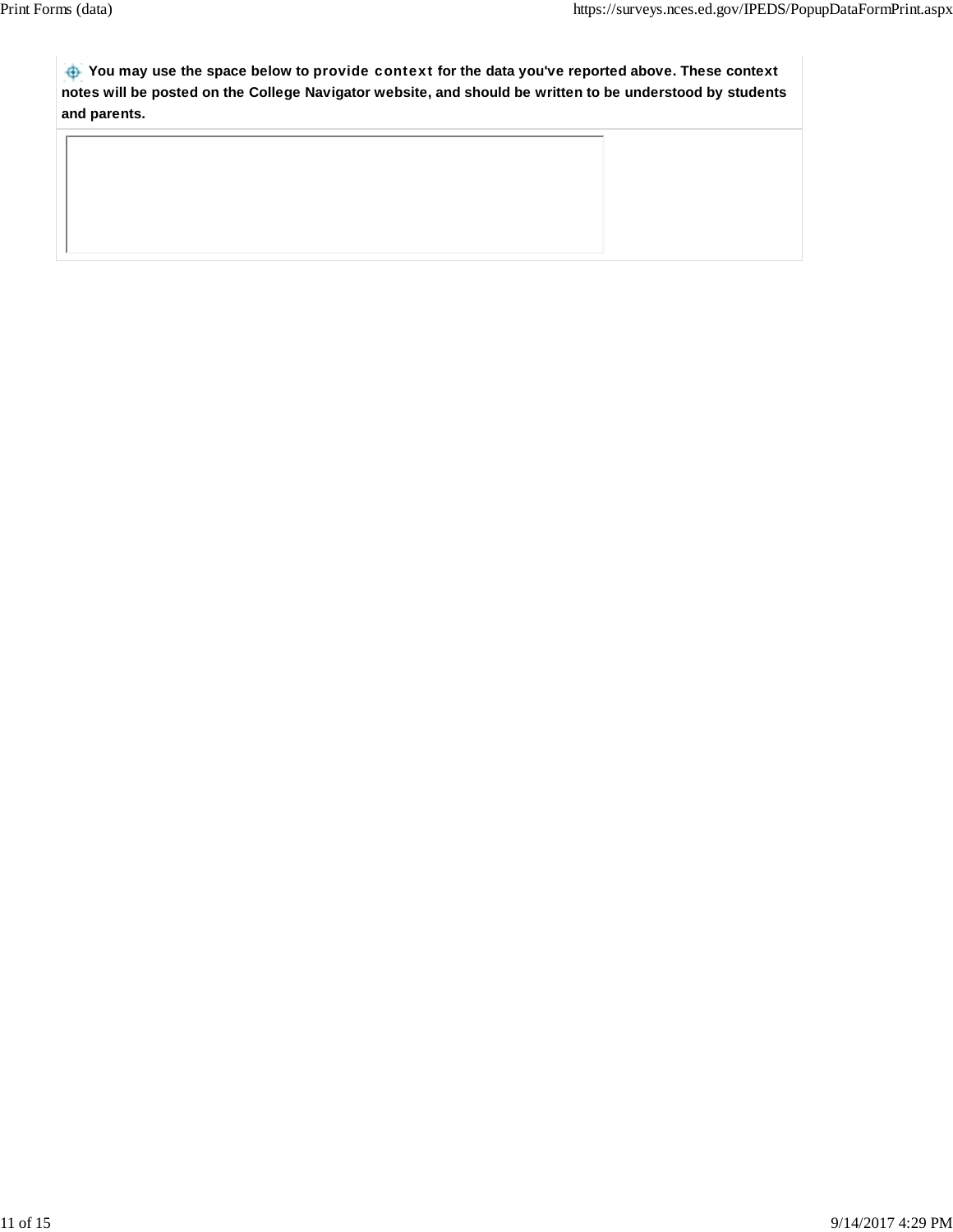# Institution: Parkland College (147916) **Institution: Parkland College (147916**)

## **Part E - Athletic Association**

# **1.** Is this institution a member of a national athletic association?

|   | No                         |                                                          |  |
|---|----------------------------|----------------------------------------------------------|--|
| ◉ | Yes - Check all that apply |                                                          |  |
|   |                            | National Collegiate Athletic Association (NCAA)          |  |
|   |                            | National Association of Intercollegiate Athletics (NAIA) |  |
|   | ⊻                          | National Junior College Athletic Association (NJCAA)     |  |
|   |                            | United States Collegiate Athletic Association (USCAA)    |  |
|   |                            | National Christian College Athletic Association (NCCAA)  |  |
|   |                            | Other                                                    |  |

# **2.** If this institution is a member of the NCAA or NAIA, specify the conference FOR EACH SPORT using the pull down menu.

| <b>Sport</b>               |   | <b>NCAA or NAIA member</b> |   | <b>Conference</b> |            |
|----------------------------|---|----------------------------|---|-------------------|------------|
| Football                   | ⊙ | No.                        |   | Yes-Specify       | Select One |
| Basketball                 | ⊙ | No                         | O | Yes-Specify       | Select One |
| Baseball                   | ⊙ | No                         | O | Yes-Specify       | Select One |
| Cross country and/or track | O | No                         |   | Yes-Specify       | Select One |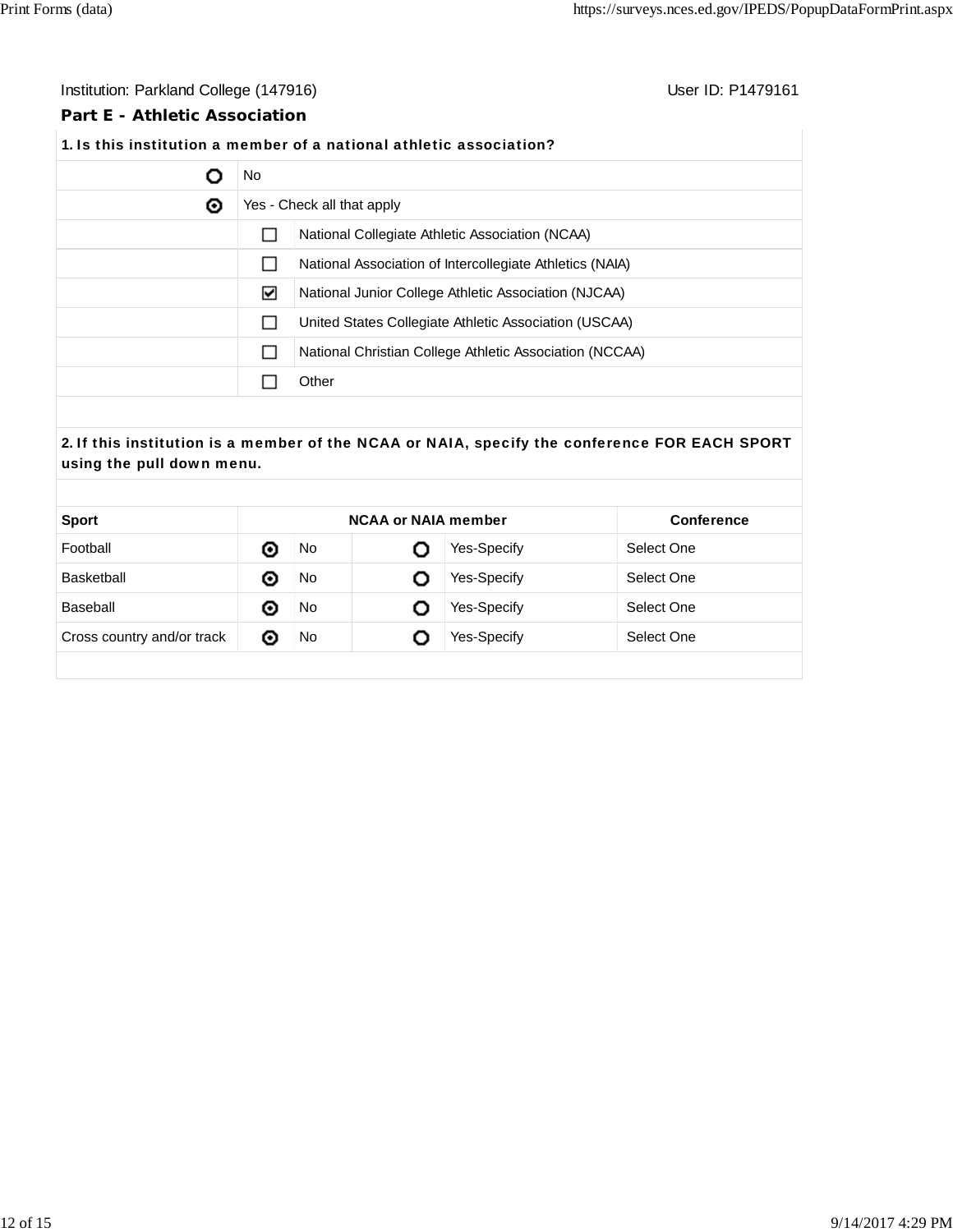User ID: P1479161

# **Prepared by**

The name of the preparer is being collected so that we can follow up with the appropriate person in the event that there are questions concerning the data. The Keyholder will be copied on all email correspondence to other preparers.

The time it took to prepare this component is being collected so that we can continue to improve our estimate of the reporting burden associated with IPEDS. Please include in your estimate the time it took for you to review instructions, query and search data sources, complete and review the component, and submit the data through the Data Collection System.

Thank you for your assistance.

| This survey component was prepared by: |  |  |  |  |  |  |  |  |
|----------------------------------------|--|--|--|--|--|--|--|--|
| <b>HR Contact</b>                      |  |  |  |  |  |  |  |  |
|                                        |  |  |  |  |  |  |  |  |
|                                        |  |  |  |  |  |  |  |  |
|                                        |  |  |  |  |  |  |  |  |
|                                        |  |  |  |  |  |  |  |  |

**How many staff from your institution only were involved in the data collection and reporting process of this survey component?**

5.00 Number of Staff (including yourself)

**How many hours did you and others from your institution only spend on each of the steps below when responding to this survey component?**

**Exclude the hours spent collecting data for state and other reporting purposes.**

| <b>Staff</b><br>member | <b>Collecting Data</b><br><b>Needed</b> | <b>Revising Data to</b><br>Match<br><b>IPEDS Requirements</b> | <b>Entering Data</b> | <b>Revising and Locking</b><br>Data |  |
|------------------------|-----------------------------------------|---------------------------------------------------------------|----------------------|-------------------------------------|--|
| Your office            | 2.00<br>hours                           | 0.00<br>hours                                                 | 3.00<br>hours        | 0.00<br>hours                       |  |
| Other offices          | 1.00<br>hours                           | 0.00<br>hours                                                 | 0.00<br>hours        | 0.00<br>hours                       |  |
|                        |                                         |                                                               |                      |                                     |  |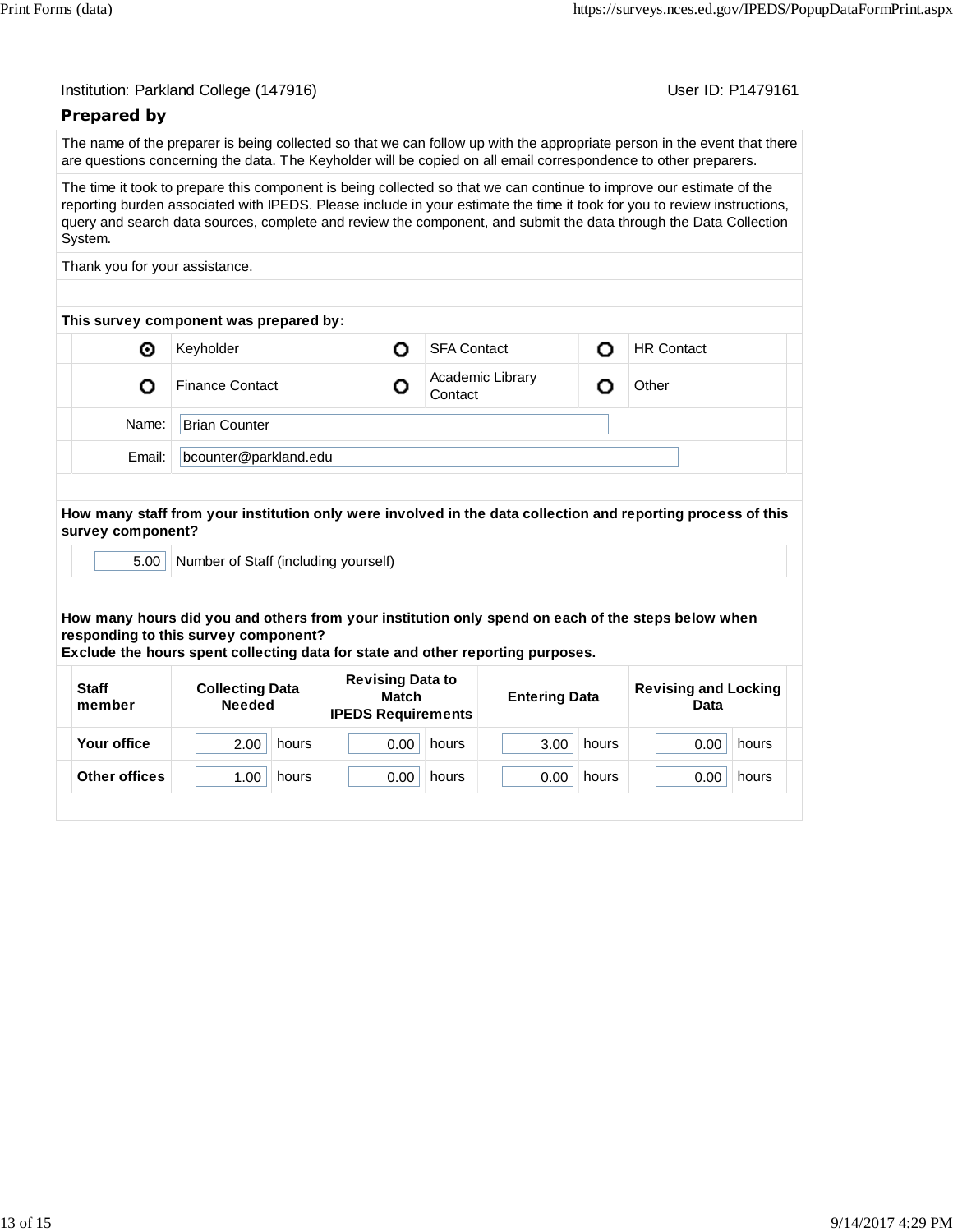Institution: Parkland College (147916) **Distribution: Parkland College (1479161** College College College College College College College College College College College College College College College College College Colle

# **Summary**

# **Institutional Characteristics Component Summary Academic Year Reporters**

IPEDS collects important information regarding your institution. All data reported in IPEDS survey components become available in the IPEDS Data Center and appear as aggregated data in various Department of Education reports. Additionally, some of the reported data appears specifically for your institution through the College Navigator website and is included in your institution's Data Feedback Report (DFR). The purpose of this summary is to provide you an opportunity to view some of the data that, when accepted through the IPEDS quality control process, will appear on the College Navigator website and/or your DFR. College Navigator is updated approximately three months after the data collection period closes and Data Feedback Reports will be available through the Data Center and sent to your institution's CEO in November 2017.

Please review your data for accuracy. If you have questions about the data displayed below after reviewing the data reported on the survey screens, please contact the IPEDS Help Desk at: 1-877-225-2568 or ipedshelp@rti.org.

| <b>GENERAL INFORMATION</b>                                                                        |                                                                                                                                                                                                  |  |  |  |
|---------------------------------------------------------------------------------------------------|--------------------------------------------------------------------------------------------------------------------------------------------------------------------------------------------------|--|--|--|
| Mission Statement                                                                                 | http://www.parkland.edu/about/mission.aspx                                                                                                                                                       |  |  |  |
| Are all the programs at your institution offered exclusively<br>via distance education programs?  | <b>No</b>                                                                                                                                                                                        |  |  |  |
| Special Learning Opportunities                                                                    | ROTC (Army<br>Navy<br>Air Force)<br>Study abroad                                                                                                                                                 |  |  |  |
| <b>Student Services</b>                                                                           | Remedial services<br>Academic/career counseling services<br>Employment services for current students<br>Placement services for program completers<br>On-campus day care for children of students |  |  |  |
| Credit Accepted                                                                                   | Dual credit (college credit earned while in high school)<br>Credit for life experiences<br>Advanced placement (AP) credits                                                                       |  |  |  |
| Undergraduate students enrolled who are formally<br>registered with office of disability services | 7%                                                                                                                                                                                               |  |  |  |

| <b>PRICING INFORMATION</b>                                                                                          |                                                                          |          |          |          |          |  |  |
|---------------------------------------------------------------------------------------------------------------------|--------------------------------------------------------------------------|----------|----------|----------|----------|--|--|
| 2014-15<br>2016-17<br>Estimated expenses for academic year for full-time, first-time students<br>2015-16<br>2017-18 |                                                                          |          |          |          |          |  |  |
|                                                                                                                     | In-district tuition and fees                                             | \$3,945  | \$4,215  | \$4,710  | \$4,920  |  |  |
|                                                                                                                     | In-state tuition and fees                                                | \$9,555  | \$10,095 | \$11,100 | \$11,100 |  |  |
|                                                                                                                     | Out-of-state tuition and fees                                            | \$14,355 | \$14,985 | \$15,870 | \$15,870 |  |  |
|                                                                                                                     | Books and supplies                                                       | \$1,200  | \$1,200  | \$1,200  | \$1,200  |  |  |
|                                                                                                                     | Off-campus room and board                                                | \$5,500  | \$5,500  | \$5,500  | \$5,500  |  |  |
|                                                                                                                     | Off-campus other expenses                                                | \$3,300  | \$3,300  | \$3,300  | \$3,300  |  |  |
|                                                                                                                     | Off-campus with family other expenses                                    | \$3,300  | \$3,300  | \$3,300  | \$3,300  |  |  |
|                                                                                                                     | Average undergraduate student tuition and fees for academic year 2017-18 | Tuition  |          | Fees     |          |  |  |